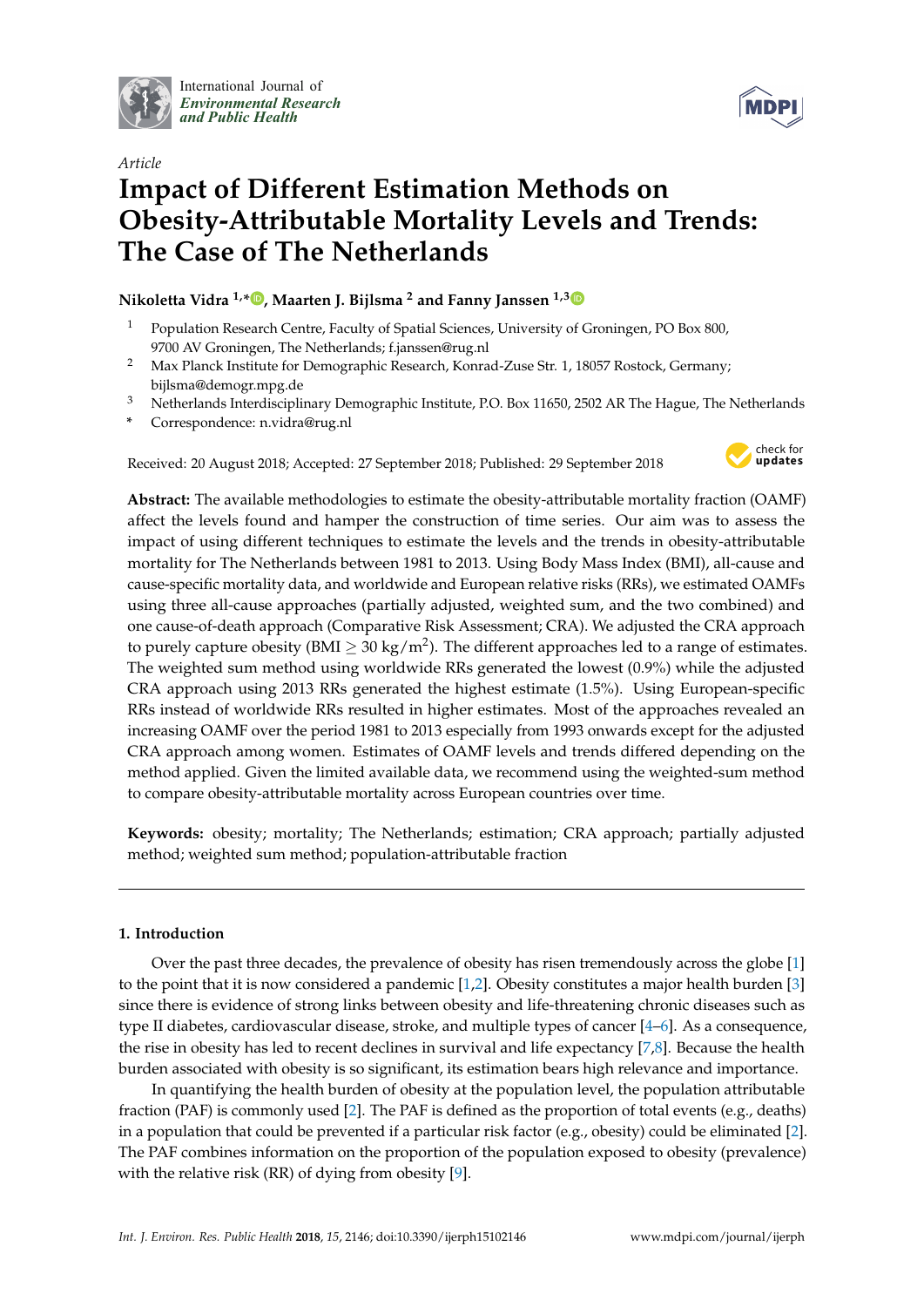Over the years, many methodologies for estimating obesity-attributable mortality fractions (OAMF) by means of different PAF formulas have been developed and range from approaches that use RRs for all-cause mortality (all-cause approach) to more recent approaches that use RRs for obesity-related causes of death (cause-of-death approach) (See Supplementary Material file 1). Within the all-cause approach, there are various methods for estimating OAMF that require varying degrees of data availability (see the Supplementary Material file 1). Thus, implementing some of these methods can be difficult. The partially adjusted method [\[10](#page-9-7)[–13\]](#page-9-8), which multiplies the adjusted RR of dying from obesity with the obesity prevalence in the studied population, is often used [\[14,](#page-9-9)[15\]](#page-9-10). In the weighted sum method, unadjusted RRs by age and sex (for instance) are commonly weighted by the obesity prevalence within each subgroup [\[16\]](#page-9-11). The Comparative Risk Assessment (CRA) methodology, which was recently developed by the Global Burden of Disease (GBD) Study, uses cause-specific mortality, cause-specific RRs, and the population distribution of BMI to estimate cause-specific shares of mortality due to a high BMI ( $\geq$ 23 kg/m<sup>2</sup> [\[17\]](#page-9-12). Due to their focus on high BMI, the CRA estimates cannot be readily compared with other estimates that focus strictly on obesity (BMI  $\geq 30 \text{ kg/m}^2$ ).

As previously published research has shown, estimates of obesity-attributable mortality vary depending on which methodology is used [\[18\]](#page-9-13). For example, in 1991, the number of obesity-related deaths in the United States was ~196,000 when the weighted sum method was used and was  $\sim$ 230,000 obesity-related deaths when the partially adjusted method was applied [\[15\]](#page-9-10).

The use of different methods and the range of outcomes these methods generate not only cause uncertainty about the true population-level effects of obesity on mortality in a single calendar year but also hamper the construction of time series. First, the use of different methods over time makes it difficult to construct time series of PAFs based on existing studies. Second, data limitations can also pose challenges when estimating time series. In particular, more advanced PAF methods require data that simply are not consistently available over a longer time period (see Supplementary Material file1). To date, only one previous study has examined the long-term trends in obesity-attributable mortality and did so for Canada using an all-cause approach [\[19\]](#page-9-14). In addition, the GBD study estimates mortality due to high BMI every five years from 1990 to 2015 [\[20\]](#page-9-15). Because the GBD study is updated regularly based on the latest research findings, it is unclear whether the same methodology was applied and the same cause-of-death and RR data were used in each update [\[20,](#page-9-15)[21\]](#page-9-16).

Previous research on obesity-attributable mortality has focused on the United States [\[11](#page-9-17)[,13,](#page-9-8) [15\]](#page-9-10) in part because of the availability of large cohort studies for the US as a whole. For Europe, by contrast, there is little available information on obesity-attributable mortality levels and even less information on trends. To the best of our knowledge, the influence of the chosen method on estimates of obesity-attributable mortality trends has not previously been assessed.

Our objective is to assess the impact of the use of different estimation techniques on both the levels of and the trends in obesity-attributable mortality. More specifically, we compare approaches that can actually be used to estimate the long-term trends given the data that are available for the European context: namely, the partially adjusted method, the weighted sum method, a combined version of these methods, and the CRA approach. To enable this comparison, we adapted the CRA approach so that it calculates the PAF related to obesity only.

### **2. Materials and Methods**

### *2.1. Methods for Calculating Obesity-Attributable Mortality*

Below we present the different PAF formulas that we will use to estimate the obesity-attributable mortality fraction (OAMF).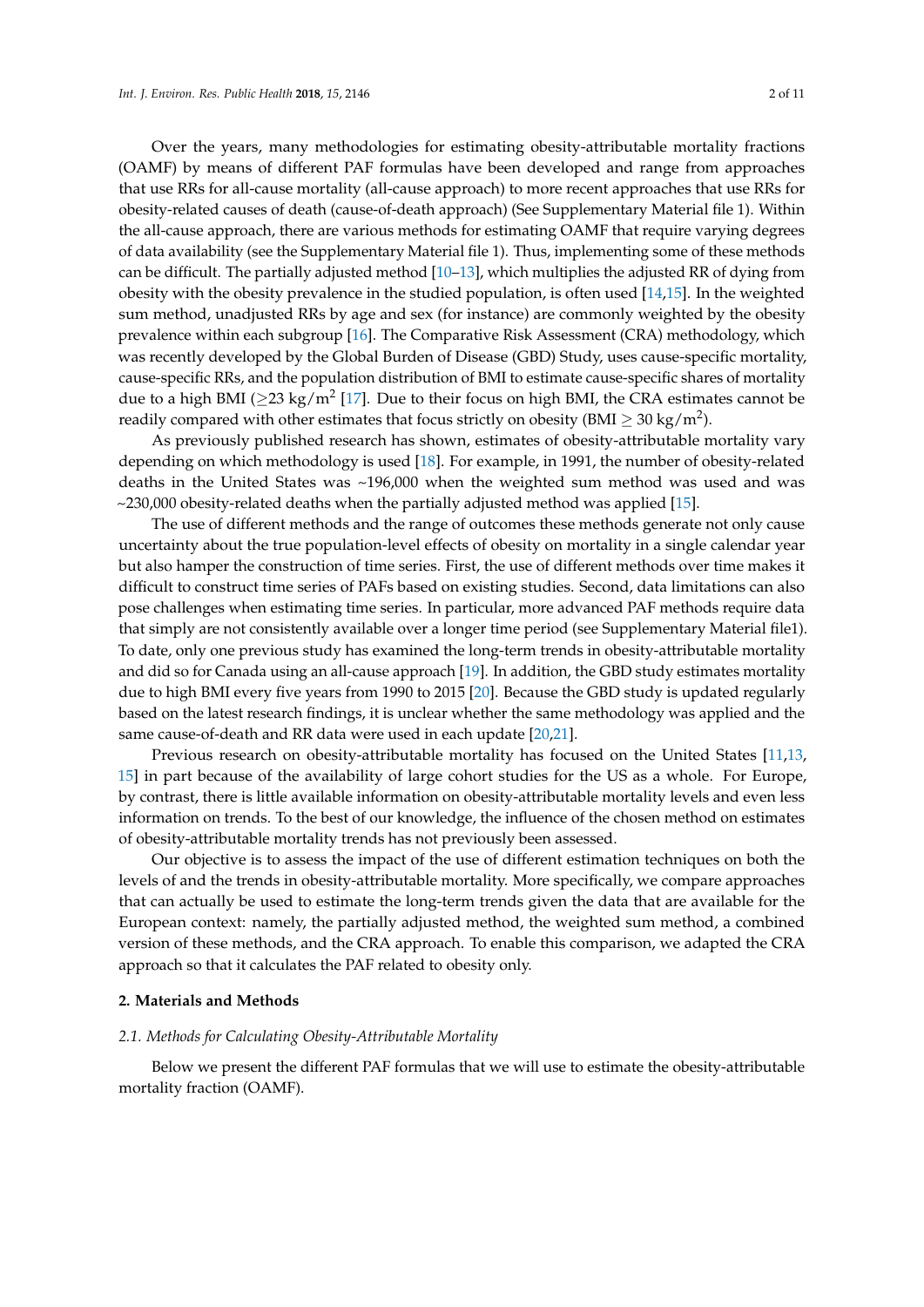## *2.2. Selected All-Cause Approaches*

We follow the terminology of a partially adjusted and weighted sum method, as described by Flegal [\[15\]](#page-9-10). The partially adjusted method and the weighted sum method [\[15,](#page-9-10)[16\]](#page-9-11) are both all-cause approaches (see Supplementary Material file 1) that use the same PAF equation.

$$
PAF = \frac{P \cdot (RR - 1)}{1 + P \cdot (RR - 1)}
$$
 (1)

where P is the proportion of the population exposed to obesity and RR is the (unadjusted) relative risk of mortality associated with obesity [\[14\]](#page-9-9). The partially adjusted method combines one overall adjusted RR of dying from obesity with the observed overall obesity prevalence. The weighted sum method uses unadjusted subgroup-specific RRs and subgroup-specific prevalence.

In fact, the weighted sum method commonly uses a modified version of Equation (1), which distinguishes multiple categories of the exposure variable such as different age groups.

$$
PAF = \frac{\sum P_i \cdot (RR_i - 1)}{1 + \sum P_i \cdot (RR_i - 1)}
$$
\n(2)

where *i* refers to the *i*th exposure category.

In addition to the above-mentioned approaches, we also used a combined all-cause approach in which we used age-specific and sex-specific obesity prevalence and age-adjusted and sex-specific RRs in Equation (2). A single PAF value is achieved through weighting by sex.

# *2.3. Comparative Risk Assessment (CRA) Approach*

The Comparative Risk Assessment Approach (CRA) (terminology following Flegal [\[17\]](#page-9-12)) estimates the number of cause-specific deaths that would be prevented if the current BMI distributions were changed to a hypothetical alternative distribution: the so-called counterfactual distribution [\[22\]](#page-9-18). We rewrote Equation (2) to show more intuitively how this approach calculates mortality attributable to high BMI ( $\geq$ 23 kg/m<sup>2</sup>).

$$
PAF = \frac{\sum p_{1i}RR_i - \sum p_{2i}RR_i}{\sum p_{1i}RR_i}
$$
\n(3)

where  $\bm{{\mathsf{p}}}_1$  refers to the observed BMI distribution (the factual distribution),  $\bm{{\mathsf{p}}}_2$  to the counterfactual distribution, and RR*<sup>i</sup>* to the cause-specific relative risk of mortality for the exposure level *i*.

## *2.4. Adjustment of the CRA Approach*

To estimate deaths attributed to obesity only (BMI  $\geq$  30 kg/m<sup>2</sup>), we adjusted the CRA calculation to the following equation.

$$
PAF_{BMI\geq 30} = \frac{\sum_{BMI\geq 30} p_{1i} \cdot RR_i - \sum_{BMI\geq 30} p_{2i} \cdot RR_i}{\sum_{i=0}^{\infty} p_{1i} \cdot RR}
$$
(4)

i.e., we limited the numerator to categories with BMI 30+ while the denominator contains all BMI categories so that the resulting fraction can be multiplied by the total deaths in a country. As counterfactual, we used the BMI range between 21 and 23  $\text{kg/m}^2$  [\[20](#page-9-15)[,21\]](#page-9-16).

# *2.5. Data Sources*

# 2.5.1. BMI Data

Obesity prevalence and BMI distribution (i.e., Mean  $\pm$  Standard Deviation) data required for the all-cause and the CRA approaches, respectively, were obtained from the Dutch Health Interview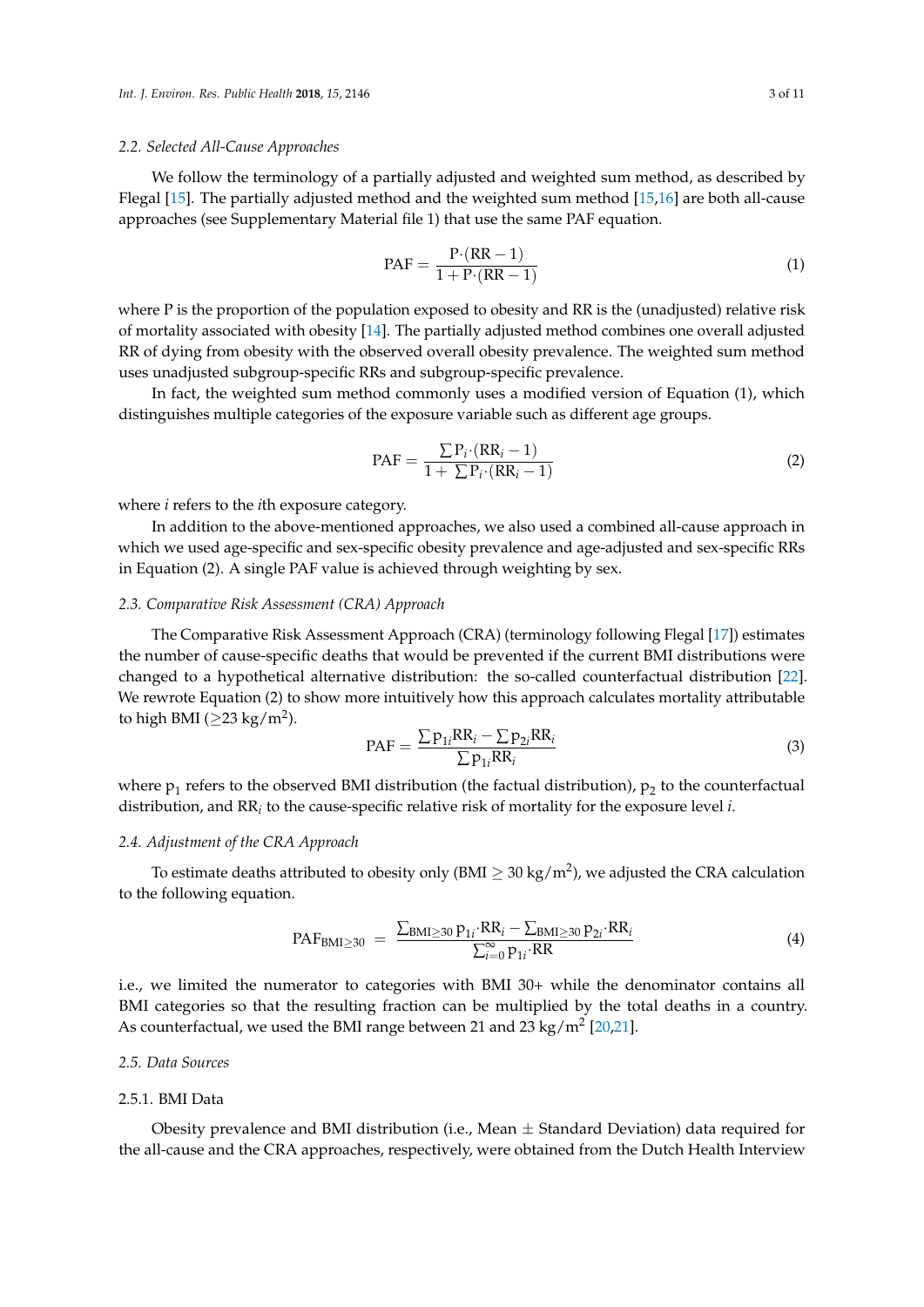Survey [\[23\]](#page-10-0) from Statistics Netherlands. This is a nationally representative on-going study based on self-reported weight and height covering the period between 1981 and 2013 [\[23](#page-10-0)[,24\]](#page-10-1).

## 2.5.2. Mortality Data

All-cause mortality data by sex, age group (30–75+), and year (1981 to 2013) were obtained from the Human Mortality Database (HMD) [\[25\]](#page-10-2) and were used for all the approaches.

For the adjusted CRA approach, we obtained cause-specific mortality data by sex and age from the World Health Organization (WHO) Mortality Database [\[26\]](#page-10-3). In fact, we used two different sets of death causes and associated RRs (see Table [1\)](#page-3-0) and—consequently—distinguish between two adjusted CRA approaches: adjusted CRA recent and adjusted CRA less recent. See Table [1](#page-3-0) for the causes of death used in these two adjusted CRA approaches.

<span id="page-3-0"></span>**Table 1.** Causes of death used in the two adjusted CRA approaches and the associated RRs ranging from ages 50 to 54.

| <b>Adjusted CRA Less Recent</b> |                          |                                | <b>Adjusted CRA Recent</b> |                       |                         |  |
|---------------------------------|--------------------------|--------------------------------|----------------------------|-----------------------|-------------------------|--|
| Danaei et al. 2009 *            | <b>Relative Risks</b>    |                                | GBD 2013 **                | <b>Relative Risks</b> |                         |  |
| <b>Causes of Death</b>          | Men Aged<br>$50 - 54$    | <b>Women Aged</b><br>$50 - 54$ | <b>Causes of Death</b>     | Men Aged<br>$50 - 54$ | Women Aged<br>$50 - 54$ |  |
| Colon and rectum cancers        | 1.04                     | 1.02                           | Colon and rectum cancers   | 1.03                  | 1.01                    |  |
| Breast cancer                   | $\overline{\phantom{0}}$ | 1.02                           | Breast cancer              |                       | 1.02                    |  |
| Corpus uteri cancer             | -                        | 1.10                           | Corpus uteri cancer        |                       | 1.10                    |  |
| Diabetes mellitus               | 1.20                     | 1.20                           | Diabetes mellitus          | 1.21                  | 1.21                    |  |
| Hypertensive heart disease      | 1.18                     | 1.18                           | Hypertensive heart disease | 1.18                  | 1.18                    |  |
| Ischemic heart disease          | 1.09                     | 1.09                           | Ischemic heart disease     | 1.09                  | 1.09                    |  |
| Cerebrovascular disease         | 1.10                     | 1.10                           | Cerebrovascular disease    | 1.10                  | 1.10                    |  |
| Kidney cancer                   | 1.05                     | 1.05                           | Kidney cancer              | 1.04                  | 1.06                    |  |
| Pancreatic cancer               | 1.01                     | 1.02                           | Pancreatic cancer          | 1.01                  | 1.02                    |  |
|                                 |                          |                                | Esophageal cancer          | 1.07                  | 1.06                    |  |
|                                 |                          |                                | Liver cancer               | 1.05                  | 1.03                    |  |
|                                 |                          |                                | Gallbladder cancer         | 1.03                  | 1.06                    |  |
|                                 |                          |                                | Leukemia                   | 1.02                  | 1.02                    |  |

\* The causes of death we included are the same as those listed by Danaei 2009 [\[22\]](#page-9-18) except that we did not include non-Hodgkin lymphoma. \*\* The GBD 2013 also uses the following causes of death: hemorrhagic stroke, cardiomyopathy, atrial fibrillation, aortic aneurysm, peripheral vascular endocarditis, other cardiovascular disease, diabetes, chronic kidney disease (CKD), glomerulonephritis CKD, other CKD, hypertensive CKD, ovarian cancer, and thyroid cancer [\[21\]](#page-9-16). However, because our study period covers causes of death classified by both ICD-9 and ICD-10 and some of the abovementioned detailed causes of death were not available from the WHO mortality database, we restricted ourselves to the causes of death listed here.

# *2.6. Relative Risks (RRs)*

Since unadjusted RRs are not readily available, we had to include adjusted RRs for the all-cause approaches, which has been done previously  $[10,11]$  $[10,11]$ . From the meta-analysis by Flegal et al., we obtained worldwide and European overall RRs—adjusted for (at least) age and sex—and sex-specific RRs [\[27\]](#page-10-4). From the meta-analysis by Wang, we obtained age-specific and sex-specific worldwide RRs [\[28\]](#page-10-5). From the Dynamo project [\[29\]](#page-10-6), which is based on a comprehensive literature review, we obtained European age-specific and sex-specific RRs (see Table [2\)](#page-4-0).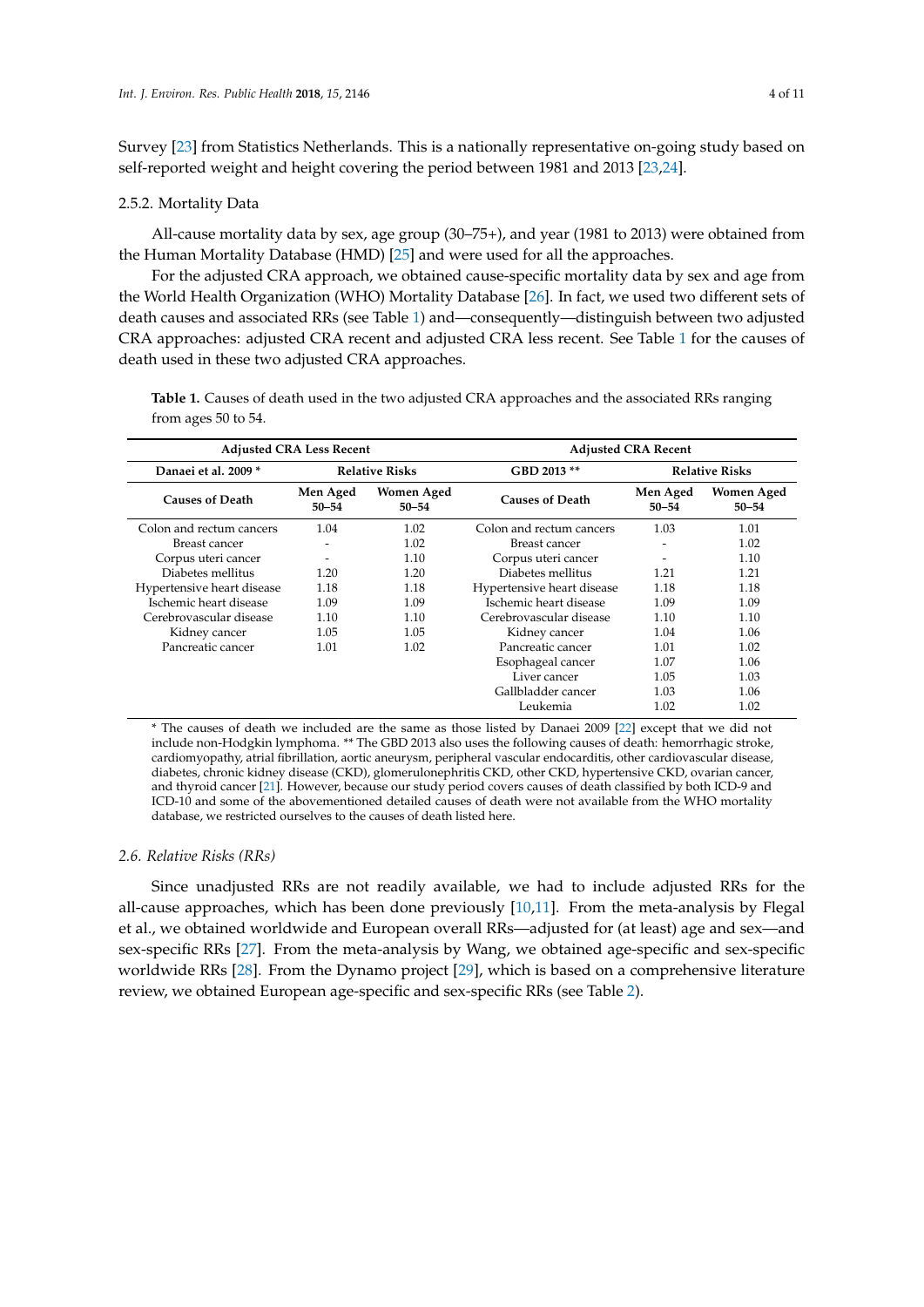<span id="page-4-0"></span>

|                     |                             |                                                                   | $_{\rm RR}$                                  |                                              | Reference                  |  |
|---------------------|-----------------------------|-------------------------------------------------------------------|----------------------------------------------|----------------------------------------------|----------------------------|--|
| Approach            | <b>Geographical Context</b> | Age                                                               | Men                                          | Women                                        |                            |  |
| Partially adjusted  | Worldwide                   | All adult ages                                                    | 1.18                                         |                                              | Flegal et al. 2013 [27]    |  |
| Partially adjusted  | Europe                      | All adult ages                                                    | 1.27                                         |                                              | Flegal et al. 2013 [27]    |  |
| Combined approach   | Worldwide                   | All adult ages                                                    | 1.27                                         | 1.25                                         | Flegal et al. 2013 [27]    |  |
| Weighted sum method | Europe                      | < 50<br>$50 - 59$<br>$60 - 69$<br>$70+$                           | 1.55<br>1.539<br>1.5225<br>1.495             | 1.5<br>1.49<br>1.475<br>1.45                 | Lobstein & Leach 2010 [29] |  |
| Weighted sum method | Worldwide                   | < 35<br>$35 - 44$<br>$45 - 54$<br>$55 - 64$<br>$65 - 74$<br>$75+$ | 1.59<br>1.39<br>1.39<br>1.21<br>1.15<br>1.11 | 1.60<br>1.58<br>1.49<br>1.35<br>1.25<br>1.11 | Wang 2015 [28]             |  |

For our adjusted CRA approach, we used cause-specific, sex-specific, and age-specific RRs provided by the GBD 2013, which are worldwide RRs based on a meta-analysis [\[21\]](#page-9-16) (recent RRs). In addition, we identified previously published worldwide RRs based on a meta-analysis [\[22\]](#page-9-18) (less recent RRs) (see Table [1\)](#page-3-0).

## **3. Results**

The different approaches generated different estimates of the OAMFs for The Netherlands in 2013 (see Table [3\)](#page-4-1). Using worldwide RRs, the weighted sum method provided the lowest estimates for men and women combined (0.92%) and for men (0.86%). However, the partially adjusted method provided a slightly lower estimate for women (0.94%) than the weighted sum method (0.98%). The adjusted CRA approach using the 2013 world RRs generated the highest estimates for men and women combined (1.46%) and for women (1.62%) while the combined all-cause method using the world RRs provided the highest estimate for men (1.43%). The use of European-specific RRs instead of worldwide RRs resulted in higher estimates. The weighted sum method using the European-specific RRs resulted in the highest estimates overall (1.78%).

<span id="page-4-1"></span>**Table 3.** Estimates of the percentage of deaths attributed to obesity by method and sex in The Netherlands in 2013.

| Approach                          | Men  | Women | Men and Women |
|-----------------------------------|------|-------|---------------|
| Partially adjusted - world        | 0.97 | 0.94  | 1.00          |
| Partially adjusted - Europe       | 1.45 | 1.37  | 1.41          |
| Weighted sum method - world       | 0.86 | 0.98  | 0.92          |
| Weighted sum method - Europe      | 1.88 | 1.68  | 1.78          |
| Combined all-cause method - world | 1.43 | 1.29  | 1.37          |
| Adjusted CRA, recent – world      | 1.29 | 1.62  | 1.46          |
| Adjusted CRA, less recent - world | 1 21 | 1.48  | 1.35          |

Overall, the different approaches—with the exception of the results for women generated by the CRA approaches—showed that the OAMF levels increased over the period 1981 to 2013 and especially from 1993 onwards (see Figure [1,](#page-5-0) Table [4\)](#page-5-1). For men, the trends are parallel for the different approaches even though, in terms of the percentage change, the CRA approaches resulted in larger overall increases (>75%) (Table [4\)](#page-5-1) than the all-cause approaches (around 50%). For women, the trends identified by the adjusted CRA approaches clearly differed from those found by the other approaches. Over the period 1981 to 2013, both the adjusted CRA approach with recent RRs and the adjusted CRA with less recent RRs resulted in a decline (−1.7% and −9.6%, respectively) as well as with a slight increase from 1993 onwards (4.3% and 0.7%, respectively). For women, the other approaches estimated the overall percentage increase at around 85% even though the partially adjusted method using European RRs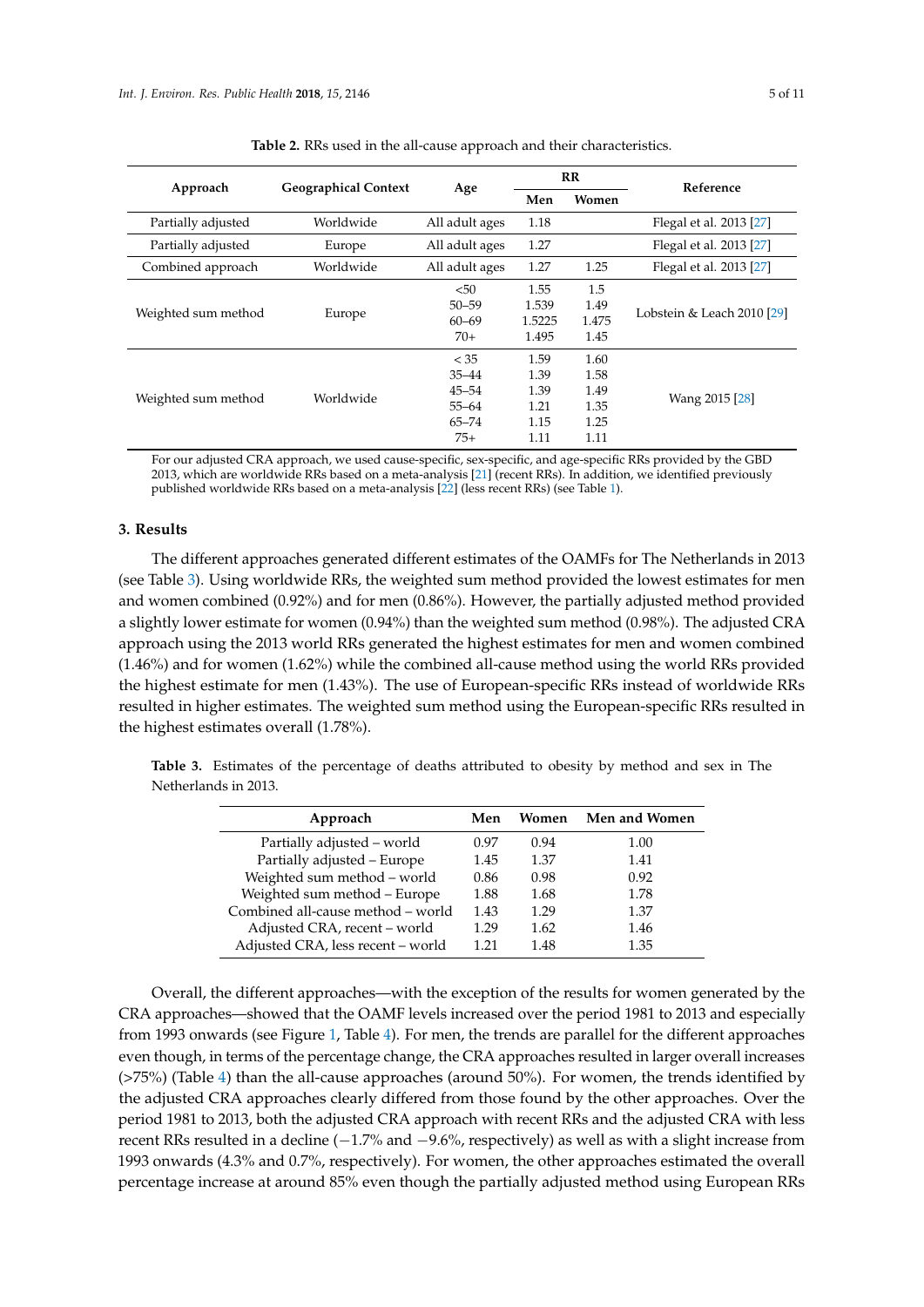resulted in a larger increase (133%) and the weighted sum method using worldwide RRs in a smaller increase (63%). When applied to men and women combined (Figure S1), the partially adjusted method and the weighted sum method produced very similar levels and trends from 1993 onwards. The same was observed for the two CRA approaches.

<span id="page-5-0"></span>

**Figure 1.** Estimates of the percentage of deaths attributed to obesity in The Netherlands using **Figure 1.** Estimates of the percentage of deaths attributed to obesity in The Netherlands using worldwide RRs from 1981 to 2013. worldwide RRs from 1981 to 2013.

<span id="page-5-1"></span>**Table 4.** Percentage change in obesity-attributable mortality fractions (OAMF) from 1981–1993, 1993– **Table 4.** Percentage change in obesity-attributable mortality fractions (OAMF) from 1981–1993, 2013, and 1981–2013 in The Netherlands by sex. 1993–2013, and 1981–2013 in The Netherlands by sex.

| Change in OAMF (%)                | 1981-1993 | 1993-2013  | 1981-2013 |
|-----------------------------------|-----------|------------|-----------|
| Men                               |           |            |           |
| Partially adjusted - world        | $-19.1\%$ | 78.7%      | 44.5%     |
| Partially adjusted - Europe       | $-14.8\%$ | 73.2%      | 47.5%     |
| Weighted sum method - world       | $2.3\%$   | 49.3%      | 52.7%     |
| Weighted sum method - Europe      | $-13.6\%$ | 74.4%      | 50.6%     |
| Combined all-cause method – world | $-19.2%$  | 77.8%      | 43.6%     |
| Adjusted CRA recent - world       | 25.3%     | $56.4\%$ % | 96.0%     |
| Adjusted CRA less recent - world  | 19.5%     | 48.9%      | 77.9%     |
| Women                             |           |            |           |
| Partially adjusted - world        | 0.26%     | 85.9%      | 86.4%     |
| Partially adjusted - Europe       | 31.5%     | 77.1%      | 133.0%    |
| Weighted sum method - world       | $-4.8%$   | 70.8%      | 62.6%     |
| Weighted sum method - Europe      | 2.1%      | 79.5%      | 83.3%     |
| Combined all-cause method – world | $0.2\%$   | 85.2%      | 85.6%     |
| Adjusted CRA recent - world       | $-5.8\%$  | $4.3\%$    | $-1.7%$   |
| Adjusted CRA less recent - world  | $-10.3\%$ | $0.7\%$    | $-9.6%$   |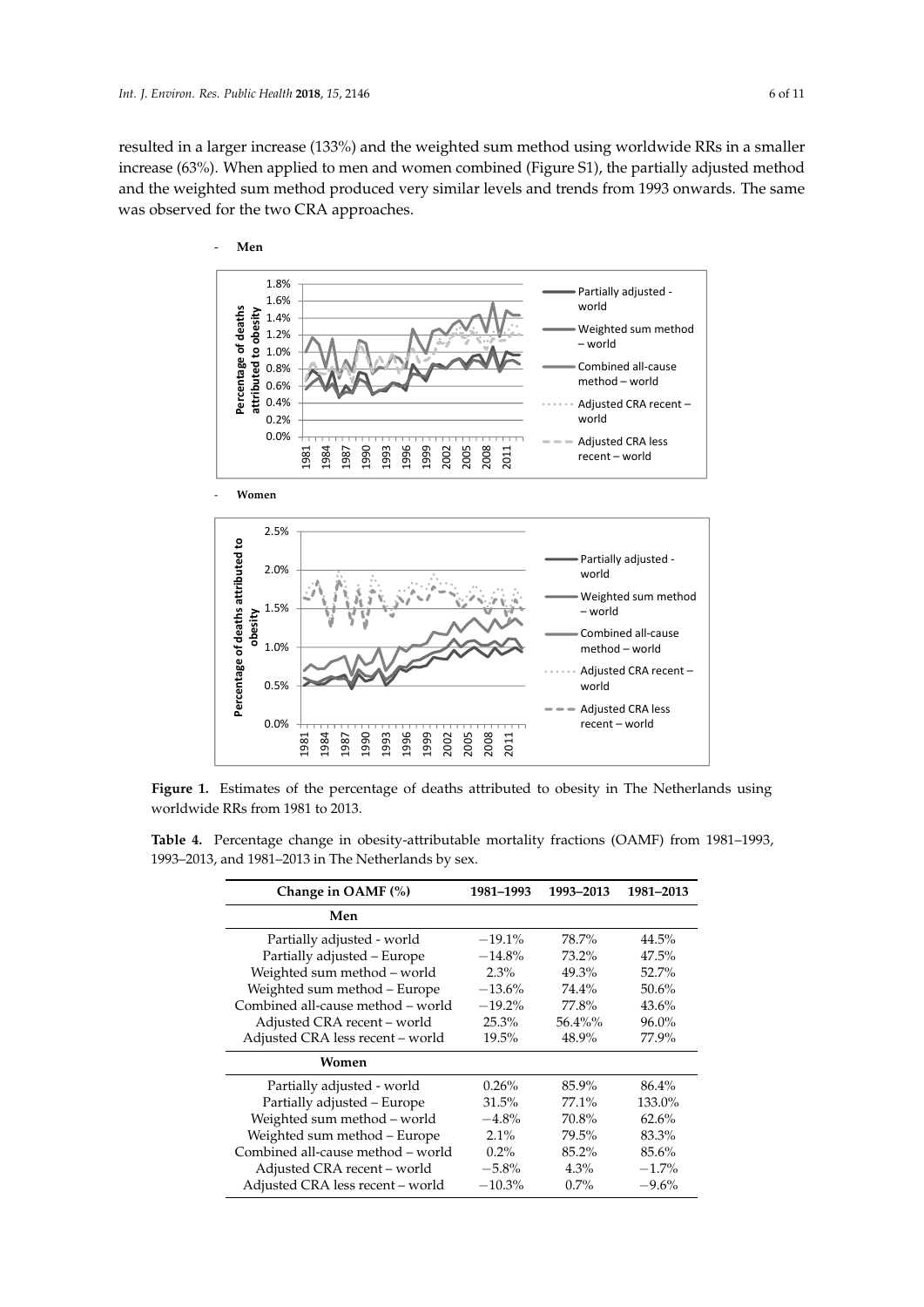## **4. Discussion**

## *4.1. Summary of Results*

The different approaches to estimate obesity-attributable mortality fractions (OAMFs) for The Netherlands in 2013 led to a range of estimates. The weighted sum method using worldwide RRs generated the lowest values (0.9%) while the adjusted CRA approach using 2013 RRs generated the highest estimate (1.5%). Using European-specific RRs instead of worldwide RRs resulted in higher estimates. Most of the approaches revealed an increasing OAMF over the period 1981 to 2013 especially from 1993 onwards. However, the adjusted CRA approach showed that there was hardly any increase among women.

## *4.2. Explanation of the Observed Results*

The different approaches we applied—i.e., the partially adjusted method, the weighted sum method, the combined all-cause method, and the adjusted CRA approach—provided different estimates of obesity-attributable mortality. These findings further corroborate previous research showing that PAF estimates vary widely, according to the methodology used [\[18\]](#page-9-13). The plausible explanations for our finding that the estimates produced by the CRA approaches were higher than the estimates generated by the partially adjusted method and the weighted sum method lie not only in the methodology employed but also in the different underlying data and RRs used. Specifically, in the all-cause approaches, obesity prevalence, all-cause mortality data, and all-cause RRs [\[15\]](#page-9-10) are used while, in the adjusted CRA approach, more detailed information is used including data on the whole BMI distribution, cause-specific mortality, and the cause-specific RRs [\[30\]](#page-10-7). It appears that the combined all-cause method was able to produce similar results based on less detailed information.

Our finding for 2013 that the weighted sum method produced lower OAMF estimates when worldwide RRs are used seems to be in line with the results of a study conducted in the US in 1991, which showed that the partially adjusted method generated an OAMF estimate that was 17% higher than the estimate produced by the weighted sum method [\[15\]](#page-9-10). The explanation given by the researchers is that the partially adjusted method does not fully account for confounding and effect modification by age and sex. It should be noted, however, that, in our analysis, the RRs for the partially adjusted method and the weighted sum method did not come from the same study. This most likely explains why the partially adjusted method actually produced lower estimates than the weighted sum method when the European RRs were used.

In our study, the use of European RRs resulted in higher estimates than the use of worldwide RRs within the same method primarily because the European RR values were higher than the worldwide RR values (see Table [2\)](#page-4-0). Additionally, in previous literature, European RR values were reported to be higher than those from North America, East Asia, Australia, and New Zealand [\[10,](#page-9-7)[20,](#page-9-15)[27\]](#page-10-4). While no clear explanation of these differences in RR values has been provided in the available literature, it most likely follows the notion that RRs could be different for some disease and all-cause mortality across geographical contexts [\[29](#page-10-6)[,31\]](#page-10-8). In other words, the differences in RR values across populations are likely related to variation in dietary [\[32\]](#page-10-9), disease, and mortality patterns and in the genetic background [\[33\]](#page-10-10).

In our study, all of the approaches (except of the adjusted CRA approach for women) revealed an increase in obesity-attributable mortality levels especially from 1993 onwards. These findings are in line with the results of previous studies of obesity prevalence and BMI mean values for The Netherlands, which showed that obesity prevalence increased sharply after the 1990s (see Figure S2) [\[24\]](#page-10-1). In addition, the accelerated increase is in line with the observations for other European adult cohort populations [\[34\]](#page-10-11). Taken together, these findings seem to indicate that the obesity epidemic is accelerating in The Netherlands and other European populations. It should be noted, however, that the GBD study found that the trend in mortality due to high BMI in The Netherlands was decreasing over the 1990–2013 period. This seemingly contradictory finding is most likely related to the indirect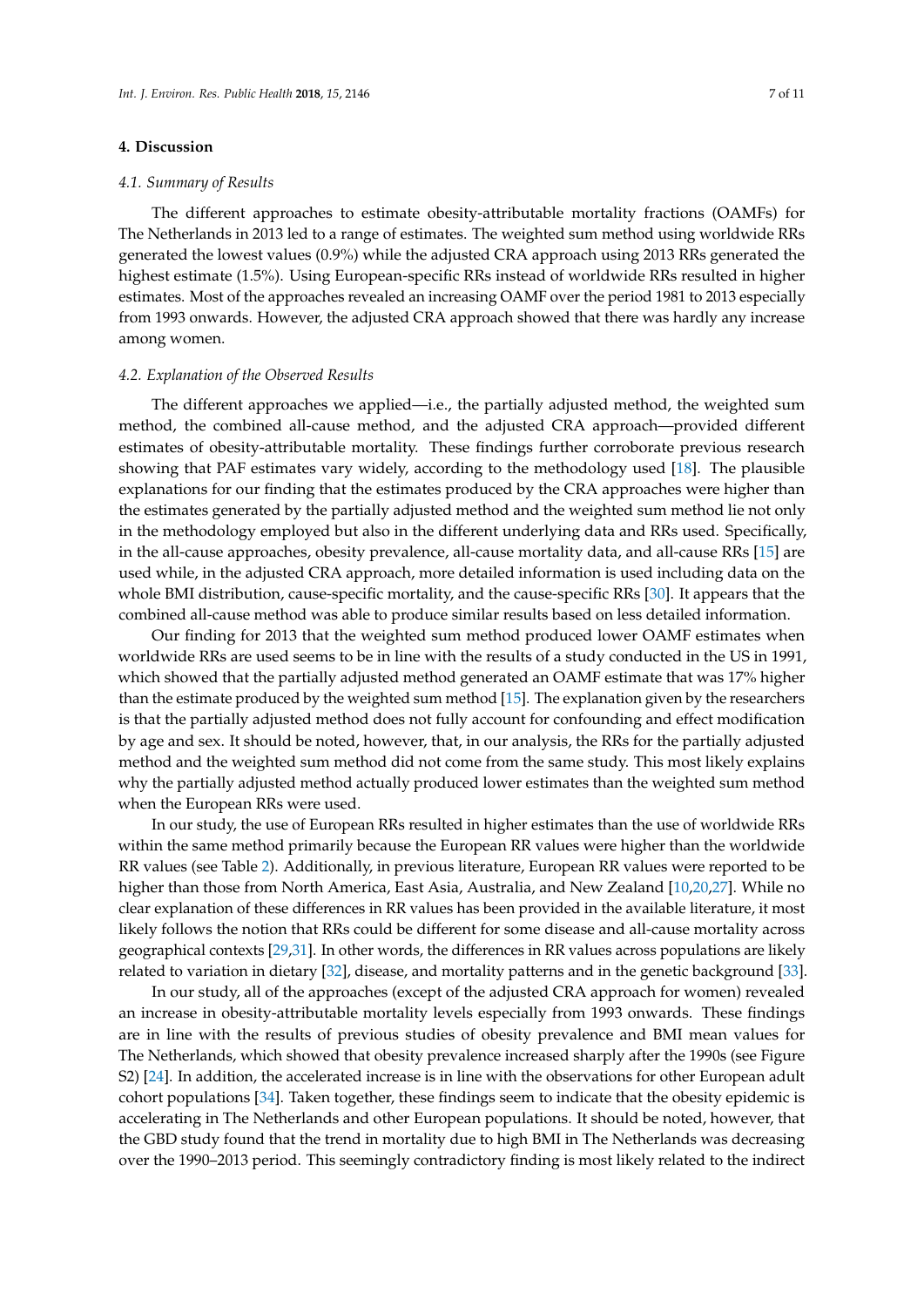estimation by the GBD of mean BMI values over time. The declining trend that was found using their indirect estimation [\[35\]](#page-10-12) does not reflect the actual observed trend in The Netherlands [\[24\]](#page-10-1).

For women, the adjusted CRA approach clearly resulted in different trends compared to the other approaches with a decline over the period 1990 to 2013. Since these differences were not observed for men, the reason for this finding seems to lie less in the methodology that was applied than in the sex-specific data that were used. Since the RRs do not change over time and are fairly similar for men and women (see Table [1\)](#page-3-0), the trends in mean BMI and the trends in cause-specific mortality are more decisive. Specifically, we found that the mean BMI values of women have increased less than the mean BMI values of men in all age groups (see Figure S3). Moreover, when we looked at the trends for ischemic and cerebrovascular heart disease, which represent around 70% of the changes in mortality in both sexes, we found that, after 1993 ischemic and cerebrovascular mortality declined more among women than among men.

## *4.3. Reflection on Our Approach*

When aiming to compare the different methodologies to estimate obesity-attributable mortality and their estimates concerning Europe, data availability is a major restricting factor. Related to this, we chose a practical and rather straightforward evaluation strategy where we compared the methodologies that can practically be applied with the available data and their point estimates.

Each available method requires a different level of detail with regard to the RRs (by age group or not, by cause of death or not). Unfortunately, a dataset providing all the RRs needed is not available. Instead, we, like previous studies, had to rely on RRs from different data sources/meta-analyses for each method [\[18\]](#page-9-13), which is likely to have an impact on our results. The comparison of levels is likely to generate different outcomes (different differences) when, in a simulation study, hypothetical RRs from one source are used. The comparison of trends will, however, likely be much less affected because distorting factors presumably lead to larger RR differences between sources than within sources over time. More importantly, however, when the method is applied in practice, it will do so based on the available RRs.

In addition, we chose not to estimate confidence intervals surrounding the RRs. First, due to using secondary data (from different sources, and both for RR and prevalence), we do not possess the covariance matrix of the relevant variables. Hence, a formal comparison of levels or trends cannot be made unless untestable assumptions—which will affect the comparisons—are also made [\[18\]](#page-9-13). Second, in standard frequentist approaches, confidence intervals cannot capture all the uncertainty surrounding the estimation of obesity-attributable mortality. For instance, they cannot assess the uncertainty regarding the choice of the RR. Thirdly, policy makers, public health professionals, and researchers working on obesity-attributable mortality in Europe mostly use point estimates.

Although we used a fairly simple evaluation approach, it is still the first time that the influence of the chosen method (and the related RRs) on obesity-attributable mortality trends for a European country has been assessed. In doing so, our study provided valuable insights into the pros and cons of the different methods and highlighted as well the urgency for additional data in Europe.

# *4.4. Reflection on the Different Methodologies*

We applied methodologies that, based on their data requirements, enabled us to construct time series of the OAMF. We included three all-cause approaches: the partially adjusted method, the weighted sum method, and a combined all-cause method. The partially adjusted method requires the least amount of detailed data. However, because of the scarcity of unadjusted RRs, most studies that have applied this method (including our study) used adjusted RRs instead [\[10,](#page-9-7)[11\]](#page-9-17), which can produce biased estimates [\[15\]](#page-9-10). To limit this bias, we used the combined all-cause method, which enabled us to weigh by sex. We also applied the weighted sum method, which allowed us to take into account both confounding and effect modification by age and sex using age-specific and sex-specific RRs. As the weighted sum method deals with confounding and effect modification better than the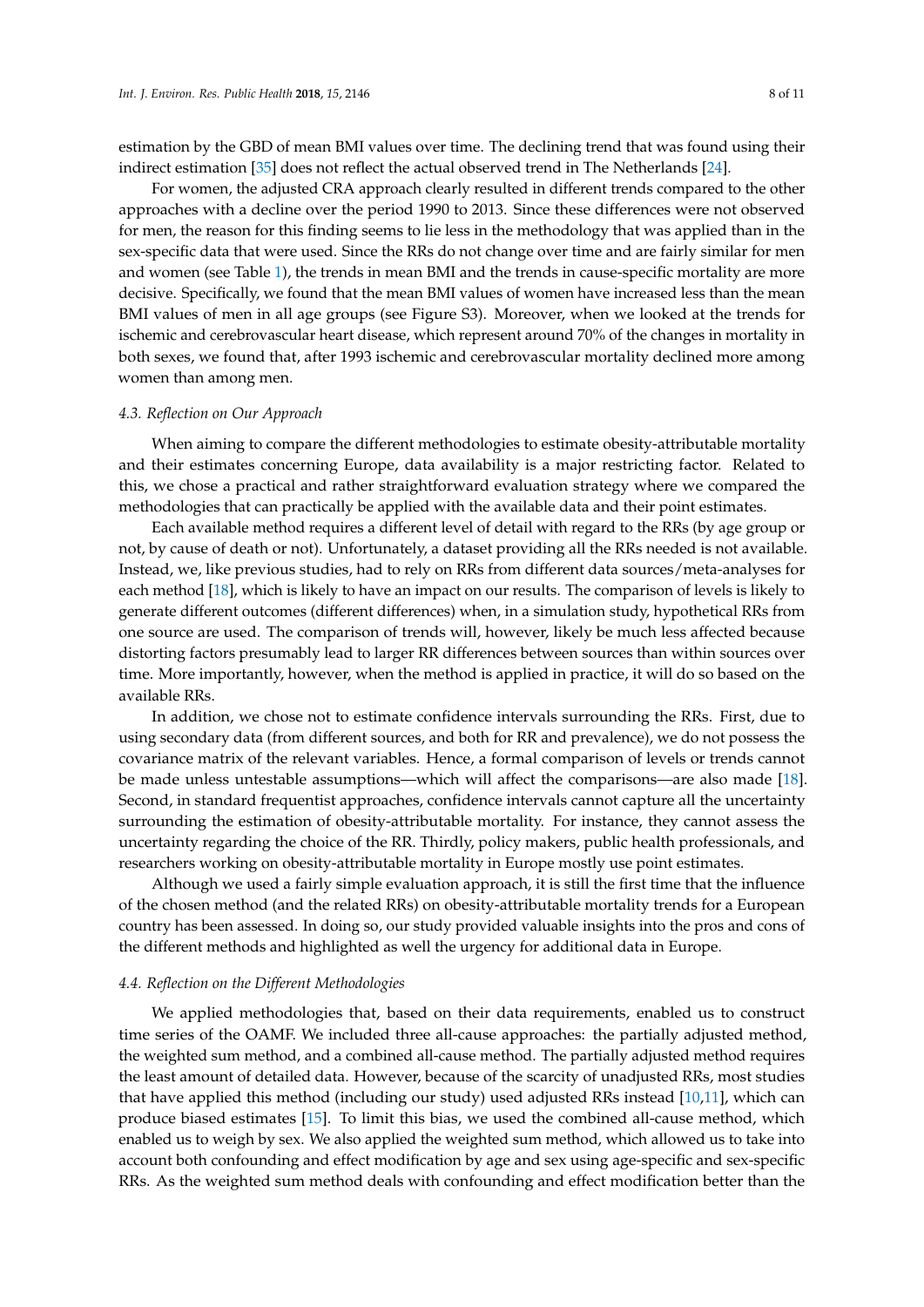other all-cause methods we examined, it seems to be the most appropriate method to use for the estimation of OAMF. In fact, the results produced by the weighted sum method using European RRs were close to the results generated in 2013 by the adjusted CRA method.

In addition, we applied the CRA approach, which we adjusted to estimate the share of mortality due to obesity only. An advantage of the CRA approach is that it has the potential to provide more reliable estimates because it takes more information into account such as information on the obesity-related causes of death. One disadvantage of the CRA approach is that it requires the BMI distribution and data on (detailed) causes of death, which are not readily available for European countries. This issue is especially salient when aiming to study time trends. In addition, the changes in the ICD classification over time [\[36\]](#page-10-13) make it difficult to obtain the complete list of causes of death associated with obesity over time.

Given these considerations, we recommend the use of the weighted sum method for the study of trends in OAMFs for the European context and ideally the provision of confidence intervals.

# **5. Conclusions**

Estimates of both the levels of, and the trends in, obesity-attributable mortality fractions in The Netherlands differed depending on the method applied as well as on the underlying data and the relative risks (RRs) used. Since obesity prevalence is relatively low in The Netherlands, we would expect to find even larger differences for countries with higher obesity prevalence. In quantifying the health burden of obesity at the population level, it is, therefore, essential to compare different methodologies and different RRs.

Comparisons of obesity-attributable mortality between countries and over time can only be performed accurately by using the same methodology as well as comparable data and RRs. Since the data that are currently available for Europe are limited, we recommend using the weighted-sum method and European RRs to compare obesity-attributable mortality across European countries and over time.

**Supplementary Materials:** The following are available online at [http://www.mdpi.com/1660-4601/15/10/2146/s1,](http://www.mdpi.com/1660-4601/15/10/2146/s1) Materials file 1: Literature review of available methods for calculating obesity-attributable mortality by means of the Population Attributable Fraction (PAF), Material file 2: Supplementary Figures and Tables. Figure S1: Estimates of the percentage of male and female deaths combined attributed to obesity in The Netherlands, using world RRs, 1981–2013, Figure S2: Age-standardised obesity prevalence by sex, 20–75+ yrs. in The Netherlands, 1981–2013, Figure S3: BMI Mean values, 30–79 years, The Netherlands, 1981–2013, Table S1: PAF estimates compared in men and women for The Netherlands 1981, 1991, 2001 and 2013, and 1981–2013.

**Author Contributions:** N.V. and F.J conceived and designed the study. N.V. obtained the data. All authors analyzed and interpreted the data. N.V. drafted the manuscript. All authors critically revised and approved the final version of the manuscript.

**Funding:** This research received no external funding.

**Acknowledgments:** The authors would like to thank Miranda Brakels for her significant contributions to the literature review part of this manuscript and Sergi Trias-Llimós for his contribution to data analysis. This work is financed by The Netherlands Organization for Scientific Research (NWO) as part of the research program "Smoking, alcohol, and obesity, ingredients for improved and robust mortality projections," grant no. 452-13-001. See [www.futuremortality.com.](www.futuremortality.com)

**Conflicts of Interest:** The authors declare no conflict of interest.

### **References**

<span id="page-8-0"></span>1. Finucane, M.M.; Stevens, G.A.; Cowan, M.J.; Danaei, G.; Lin, J.K.; Paciorek, C.J.; Singh, G.M.; Gutierrez, H.R.; Lu, Y.; Bahalim, A.N.; et al. Global Burden of Metabolic Risk Factors of Chronic Diseases Collaborating Group (Body Mass Index) National, regional, and global trends in body-mass index since 1980: Systematic analysis of health examination surveys and epidemiological studies with 960 country-years and 9.1 million participants. *Lancet* **2011**, *377*, 557–567. [\[CrossRef\]](http://dx.doi.org/10.1016/S0140-6736(10)62037-5) [\[PubMed\]](http://www.ncbi.nlm.nih.gov/pubmed/21295846)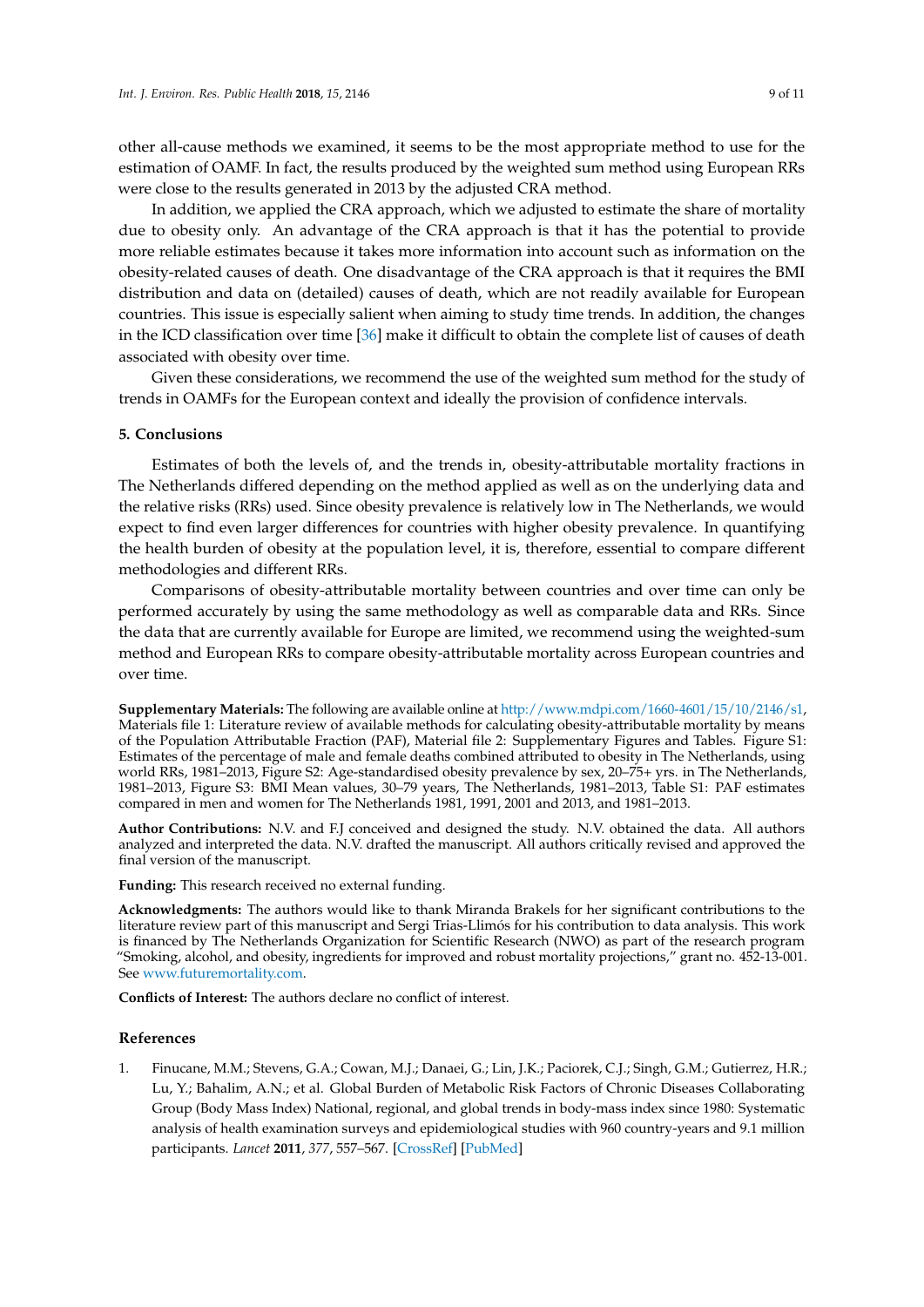- <span id="page-9-0"></span>2. WHO Obesity. Preventing and Managing the Global Epidemic. Report of a WHO Consultation (WHO Technical Report Series 894). Available online: [http://www.who.int/nutrition/publications/obesity/WHO\\_](http://www.who.int/nutrition/publications/obesity/WHO_TRS_894/en/) TRS  $894/en/$  (accessed on 1 March 2016).
- <span id="page-9-1"></span>3. Wang, Y.C.; McPherson, K.; Marsh, T.; Gortmaker, S.L.; Brown, M. Health and economic burden of the projected obesity trends in the USA and the UK. *Lancet* **2011**, *378*, 815–825. [\[CrossRef\]](http://dx.doi.org/10.1016/S0140-6736(11)60814-3)
- <span id="page-9-2"></span>4. Berrington de Gonzalez, A.; Sweetland, S.; Spencer, E. A meta-analysis of obesity and the risk of pancreatic cancer. *Br. J. Cancer* **2003**, *89*, 519–523. [\[CrossRef\]](http://dx.doi.org/10.1038/sj.bjc.6601140) [\[PubMed\]](http://www.ncbi.nlm.nih.gov/pubmed/12888824)
- 5. Calle, E.E.; Kaaks, R. Overweight, obesity and cancer: Epidemiological evidence and proposed mechanisms. *Nat. Rev. Cancer* **2004**, *4*, 579–591. [\[CrossRef\]](http://dx.doi.org/10.1038/nrc1408) [\[PubMed\]](http://www.ncbi.nlm.nih.gov/pubmed/15286738)
- <span id="page-9-3"></span>6. Field, A.E.; Coakley, E.H.; Must, A.; Spadano, J.L.; Laird, N.; Dietz, W.H.; Rimm, E.; Colditz, G.A. Impact of overweight on the risk of developing common chronic diseases during a 10-year period. *Arch. Intern. Med.* **2001**, *161*, 1581–1586. [\[CrossRef\]](http://dx.doi.org/10.1001/archinte.161.13.1581) [\[PubMed\]](http://www.ncbi.nlm.nih.gov/pubmed/11434789)
- <span id="page-9-4"></span>7. Preston, S.H.; Vierboom, Y.C.; Stokes, A. The role of obesity in exceptionally slow US mortality improvement. *Proc. Natl. Acad. Sci. USA* **2018**, *115*, 957–961. [\[CrossRef\]](http://dx.doi.org/10.1073/pnas.1716802115) [\[PubMed\]](http://www.ncbi.nlm.nih.gov/pubmed/29339511)
- <span id="page-9-5"></span>8. Global BMI Mortality; Di Angelantonio, E.; Bhupathiraju, S.; Wormser, D.; Gao, P.; Kaptoge, S.; Berrington de Gonzalez, A.; Cairns, B.J.; Huxley, R.; Jackson, C.; Joshy, G.; et al. Body-mass index and all-cause mortality: Individual-participant-data meta-analysis of 239 prospective studies in four continents. *Lancet* **2016**, *388*, 776–786. [\[CrossRef\]](http://dx.doi.org/10.1016/S0140-6736(16)30175-1)
- <span id="page-9-6"></span>9. Laaksonen, M.A.; Knekt, P.; Harkanen, T.; Virtala, E.; Oja, H. Estimation of the population attributable fraction for mortality in a cohort study using a piecewise constant hazards model. *Am. J. Epidemiol.* **2010**, *171*, 837–847. [\[CrossRef\]](http://dx.doi.org/10.1093/aje/kwp457) [\[PubMed\]](http://www.ncbi.nlm.nih.gov/pubmed/20197386)
- <span id="page-9-7"></span>10. Banegas, J.R.; Lopez-Garcia, E.; Gutierrez-Fisac, J.L.; Guallar-Castillon, P.; Rodriguez-Artalejo, F. A simple estimate of mortality attributable to excess weight in the European Union. *Eur. J. Clin. Nutr.* **2003**, *57*, 201–208. [\[CrossRef\]](http://dx.doi.org/10.1038/sj.ejcn.1601538) [\[PubMed\]](http://www.ncbi.nlm.nih.gov/pubmed/12571650)
- <span id="page-9-17"></span>11. Allison, D.B.; Fontaine, K.R.; Manson, J.E.; Stevens, J.; VanItallie, T.B. Annual deaths attributable to obesity in the United States. *JAMA* **1999**, *282*, 1530–1538. [\[CrossRef\]](http://dx.doi.org/10.1001/jama.282.16.1530) [\[PubMed\]](http://www.ncbi.nlm.nih.gov/pubmed/10546692)
- 12. Borch, K.B.; Braaten, T.; Lund, E.; Weiderpass, E. Physical activity and mortality among Norwegian women —The Norwegian Women and Cancer Study. *Clin. Epidemiol.* **2011**, *3*, 229–235. [\[CrossRef\]](http://dx.doi.org/10.2147/CLEP.S22681) [\[PubMed\]](http://www.ncbi.nlm.nih.gov/pubmed/21857790)
- <span id="page-9-8"></span>13. Mokdad, A.H.; Marks, J.S.; Stroup, D.F.; Gerberding, J.L. Actual causes of death in the United States, 2000. *JAMA* **2004**, *291*, 1238–1245. [\[CrossRef\]](http://dx.doi.org/10.1001/jama.291.10.1238) [\[PubMed\]](http://www.ncbi.nlm.nih.gov/pubmed/15010446)
- <span id="page-9-9"></span>14. Rockhill, B.; Newman, B.; Weinberg, C. Use and misuse of population attributable fractions. *Am. J. Public Health* **1998**, *88*, 15–19. [\[CrossRef\]](http://dx.doi.org/10.2105/AJPH.88.1.15) [\[PubMed\]](http://www.ncbi.nlm.nih.gov/pubmed/9584027)
- <span id="page-9-10"></span>15. Flegal, K.M.; Graubard, B.I.; Williamson, D.F. Methods of calculating deaths attributable to obesity. *Am. J. Epidemiol.* **2004**, *160*, 331–338. [\[CrossRef\]](http://dx.doi.org/10.1093/aje/kwh222) [\[PubMed\]](http://www.ncbi.nlm.nih.gov/pubmed/15286018)
- <span id="page-9-11"></span>16. Benichou, J. A review of adjusted estimators of attributable risk. *Stat. Methods Med. Res.* **2001**, *10*, 195–216. [\[CrossRef\]](http://dx.doi.org/10.1177/096228020101000303) [\[PubMed\]](http://www.ncbi.nlm.nih.gov/pubmed/11446148)
- <span id="page-9-12"></span>17. Ezzati, M.; Lopez, A.D.; Rodgers, A.; Murray, C.J.L. *Comparative Quantification of Health Risks: Global and Regional Burden Attributable to Selected Major Risk Factors*; World Health Organisation: Geneva, Switzerland, 2004.
- <span id="page-9-13"></span>18. Flegal, K.M.; Panagiotou, O.A.; Graubard, B.I. Estimating population attributable fractions to quantify the health burden of obesity. *Ann. Epidemiol.* **2015**, *25*, 201–207. [\[CrossRef\]](http://dx.doi.org/10.1016/j.annepidem.2014.11.010) [\[PubMed\]](http://www.ncbi.nlm.nih.gov/pubmed/25511307)
- <span id="page-9-14"></span>19. Katzmarzyk, P.T.; Ardern, C.I. Overweight and obesity mortality trends in Canada, 1985–2000. *Can. J. Public Health* **2004**, *95*, 16–20. [\[PubMed\]](http://www.ncbi.nlm.nih.gov/pubmed/14768735)
- <span id="page-9-15"></span>20. GBD 2015 Risk Factors Collaborators Global, Regional, and National Comparative Risk Assessment of 79 Behavioural, Environmental and Occupational, and Metabolic Risks or Clusters of Risks, 1990–2015: A Systematic Analysis for the Global Burden of Disease Study 2015. *Lancet* **2016**, *388*, 1659–1724. [\[CrossRef\]](http://dx.doi.org/10.1016/S0140-6736(16)31679-8)
- <span id="page-9-16"></span>21. GBD 2013 Risk Factors Collaborators Global, Regional, and National Comparative Risk Assessment of 79 Behavioural, Environmental and Occupational, and Metabolic Risks or Clusters of Risks in 188 Countries, 1990–2013: A Systematic Analysis for the Global Burden of Disease Study 2013. *Lancet* **2015**, *386*, 2287–2323. [\[CrossRef\]](http://dx.doi.org/10.1016/S0140-6736(15)00128-2)
- <span id="page-9-18"></span>22. Danaei, G.; Ding, E.L.; Mozaffarian, D.; Taylor, B.; Rehm, J.; Murray, C.J.; Ezzati, M. The preventable causes of death in the United States: Comparative risk assessment of dietary, lifestyle, and metabolic risk factors. *PLoS Med.* **2009**, *6*, e1000058. [\[CrossRef\]](http://dx.doi.org/10.1371/journal.pmed.1000058) [\[PubMed\]](http://www.ncbi.nlm.nih.gov/pubmed/19399161)